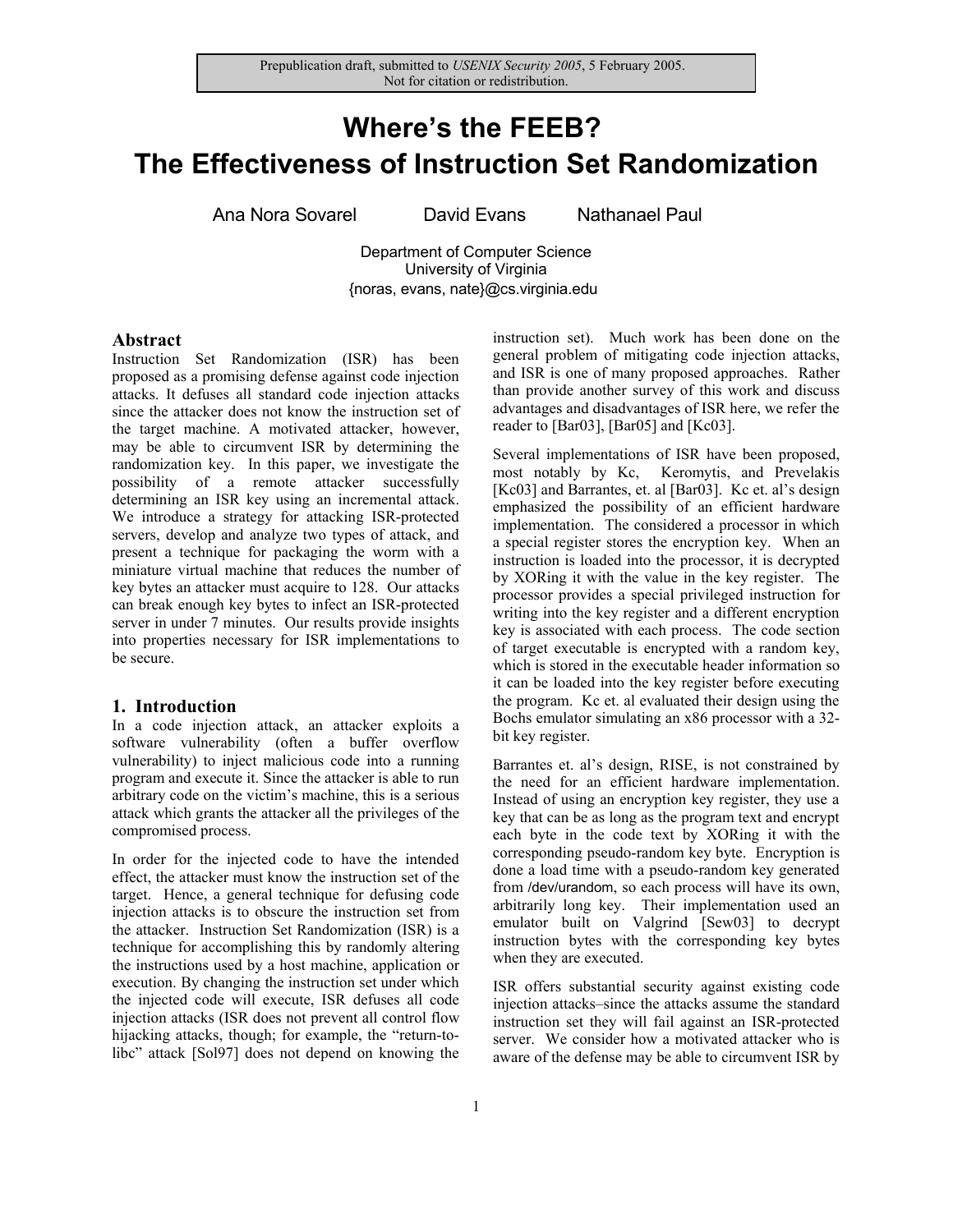determining the key. Our attack is inspired by Shacham et. al's attack on memory address space randomization [Sha04]. Like ISR, memory address space randomization attempts to defuse a class of attacks by breaking properties of the target program on which the attacker relies, in this case the location of data structures and code fragments in memory. Shacham et. al demonstrated that the 16-bit key space used by PaX Address Space Layout Randomization [PaX03] could be quickly compromised by a guessing attack.

Many of the necessary conditions for our attack are similar to the conditions needed for Shacham et. al's memory randomization attack. However, since the key space used in ISR defenses is too large for a brute force search, we need an attack that can break the key incrementally. Kc et. al [Kc03] mention the possibility that an attacker might be able to guess parts of the key independently based on the fact that some useful instructions in x86 architecture have only one or two bytes. Our attacks exploit this opportunity.

The key contributions of this paper are:

- 1. The first quantitative evaluation of the effective security provided by ISR defenses against a motivated adversary.
- 2. An identification of an avenue of attack available to a remote attacker attempting to determine the encryption key used on an ISR-protected server.
- 3. Design and implementation of a micro-virtual machine that can be used to infect an ISR-protected server using a small number of acquired key bytes.
- 4. An evaluation of the effectiveness of two types of attack on a prototype ISR implementation.
- 5. Insights into the properties necessary for an ISR implementation to be secure against remote attacks.

Next, we describe our incremental key guessing approach. Section 3 provides details on our attack and analyzes its efficiency. Section 4 describes how an attacker could use our attack to deploy a worm on a network of ISR-protected servers. Section 5 discusses the impact of our results for ISR system designers.

# **2. Approach**

The most difficult task in guessing a key incrementally is to be able to notice a good partial guess. Suppose we correctly guess the first two bytes of a four byte key. We would not be able to determine whether or not the guess is correct if the random instruction in the next two bytes executes and causes the program to crash. The result would be indistinguishable from an incorrect guess of the first two bytes. Even if the next random instruction is harmless, there is a high probability that a subsequently executed instruction will cause the program to crash in a way that is indistinguishable from an incorrect guess.

Our approach to distinguish correct and incorrect partial guesses is to use control instructions. We attempt to inject a particular control instruction with all possible randomization keys. When the guess is correct the execution flow changes in a way that is remotely observable. For an incremental attack to work, the attacker must be able to reliably determine if a partial guess is correct.

For each attempt, there are four possible outcomes:

|                        | Apparently            | Apparently            |
|------------------------|-----------------------|-----------------------|
|                        | Correct               | Incorrect             |
|                        | <b>Behavior</b>       | <b>Behavior</b>       |
| <b>Correct Guess</b>   | <b>Success</b>        | <b>False Negative</b> |
| <b>Incorrect Guess</b> | <b>False Positive</b> | Progress              |

Ideally, a correct guess would always lead to distinguishably "correct" behavior, and an incorrect guess would always lead to distinguishably "incorrect" behavior. Given sufficient knowledge of the target system, we should be able to construct attacks where a correct guess never produces an apparently incorrect execution (barring exogenous events that would also make normal requests fail). However, it is not possible to design an attack with perfect recognition: some incorrect guesses will produce behavior that is remotely indistinguishable from that produced by a correct guess. For example, an incorrect guess may decrypt to a harmless instruction, and some subsequently executed instruction may produce the apparently correct execution behavior.

We present attacks based on two different control instructions: return (1-byte instruction) and jump (2 byte instruction). For both attacks, if the guess is incorrect the execution of random instructions will (with high probability) cause the process to crash. If the guess is correct, the attacker will observe different server behavior: recognizable output for the return attack and an infinite loop for the jump attack.

Next we describe conditions necessary for the attacks to succeed, explain how each attack is done, and how an incremental attack can be carried out on a large key. For both attacks, there are situations where an incorrect guess produces the same behavior as a correct guess and complications that arise in guessing larger keys. In Section 3, we discuss those issues in more detail and analyze the expected number of attempts required for each attack.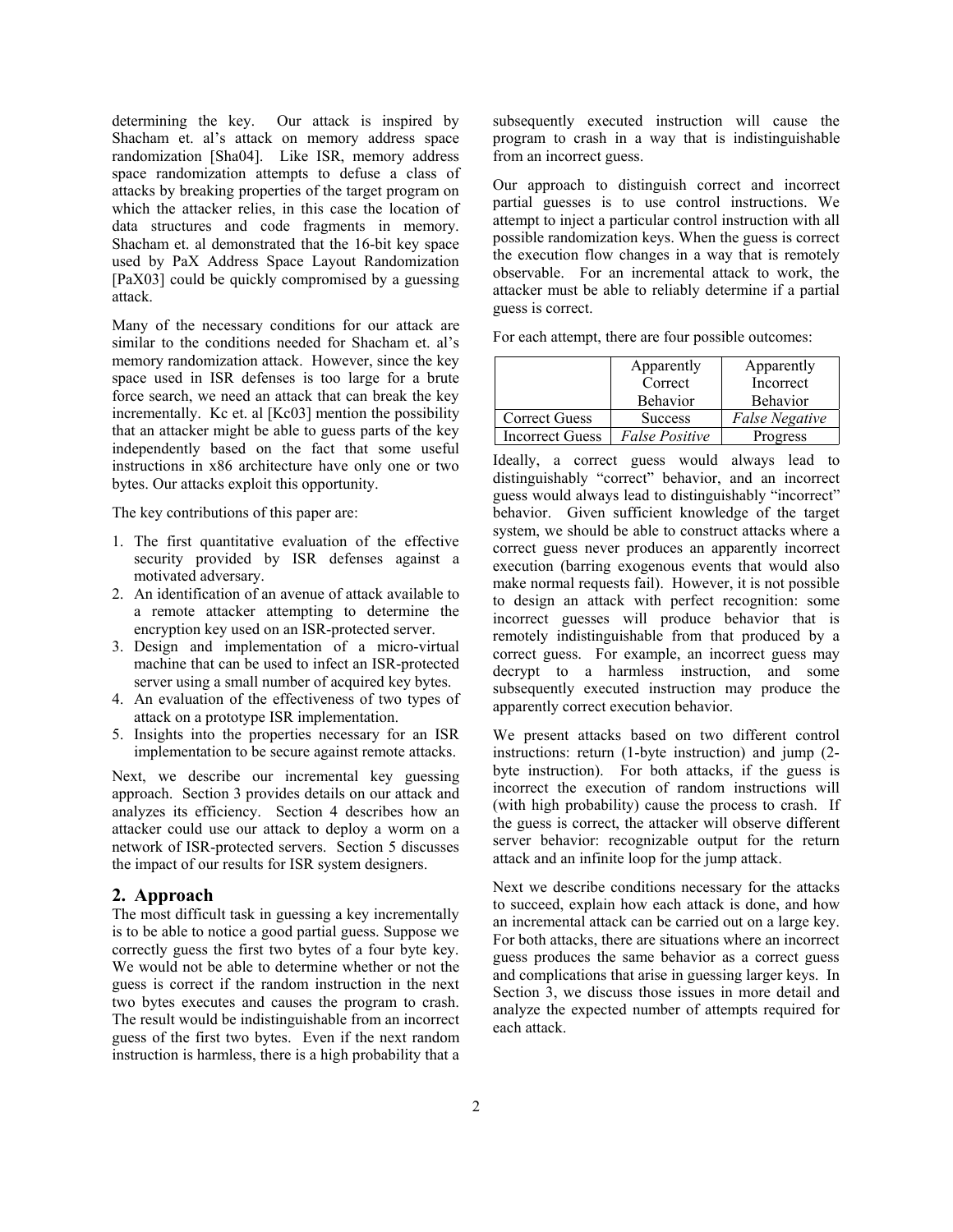# **2.1 Requirements**

In order for the attack to be possible, the attacker must have some way of injecting code into the target system. We assume the application is vulnerable to a simple stack-smashing buffer overflow attack, although our attack does not depend on how code is injected into the randomized program. It depends only on a vulnerability that can be exploited to inject code into the running program's memory and jump to execute the injected code.

Our attack is only feasible for vulnerabilities where the attacker can determine the exact memory location of a buffer on the stack. In a normal stack-smashing attack, the attacker can pad the injected code with nop instructions if the exact memory address is not known [Bal04]. The attack will succeed as long as the return address is overwritten with an address that is in the range of injected nop instructions. When building an attack against an application protected by ISR, the attacker cannot use this approach because the encryption masks for the positions where nop instructions should be placed are unknown. Hence, our attack requires exact knowledge of the location of the overwritten buffer.

The 32-bit or longer key typically used for ISR is too large for a practical brute force attack, so we must determine the key incrementally. The attacker must be able to acquire enough key bytes to inject the malicious code before the target program is re-randomized with a different key. Since our attack will necessarily crash processes on the target system, its requires that either application executions use the same randomization key each time the target application is restarted, or the target application uses the same key for many processes it forks. An application that exhibits this property is a server that forks a process to serve each client's request. Since failed guess attempts will usually cause the executing process to crash, the attacker must have an opportunity to send many requests to a server encrypted with the same key. Many servers create separate processes to handle simultaneous requests. For example, Apache (since version 2.0), provides configuration options to allow both multiple processes and multiple threads within each process to handle simultaneous requests [Apa04].

Since our attack depends on being able to determine the correct key mask from observing correct guesses, the method used to encrypt instructions must have the property that once a ciphertext-plaintext pair is learned<br>it is possible to determine the key. The XOR it is possible to determine the key. encryption technique used by RISE [Bar03] trivially satisfies this property. Kc et. al suggest two possible randomization techniques: one uses XOR encryption and the other uses a secret 32-bit transposition [Kc03]. The XOR version, which is what their prototype implements, would be vulnerable to our attack. Our attack would not work without significant modification on the 32-bit transposition version. Learning one ciphertext-plaintext pair would reduce the keyspace considerably, but is not enough to determine the transposition. Thus, several known plaintextciphertext pairs would be needed to learn the transposition key.

The final requirement is related to the ability of the remote attacker to observe enough server behavior to distinguish between correct and incorrect guesses. If the attack program communicates with the server using a TCP connection it can learn when the process handling the request crashes because the TCP socket is closed. If the key guess is incorrect, the server process will (usually) crash and the operating system will close the socket. Hence, the server must have a vulnerability along an execution path where normal execution keeps a socket open so the remote attacker can distinguish between the two behaviors. If the normal execution flow would close the connection with the client before returning from the vulnerable procedure, the attacker is not able to easily observe the effects of the injected code. The return attack has additional requirements, described in the next section. In cases where those requirements are not satisfied, the (slower) jump attack can be used.

## **2.2 Return Attack**

The return attack uses the near return (0xc3) control instruction [Intel97]. This is a one byte instruction, so it can be found with at most 256 guesses.

Figure 1 shows the stack layout before and after the attack. The attack string preserves the base pointer, replaces the original return address with the target address where the injected code is located, and places the original return address just below the overwritten address. When the routine returns it restores base pointer register from the stack and jumps to the overwritten return address, which is now the injected instruction. If the guess is correct, the derandomized injected code is the return instruction. When it executes, the saved return address is popped from the stack and the execution continues as if the called routing returned normally.

There is one important problem, however. When the guess is correct, the return statement that is executed pops an extra element from the stack. In Figure 1, the star marks the position of the top of the stack in normal case (left) and after the injected code is executed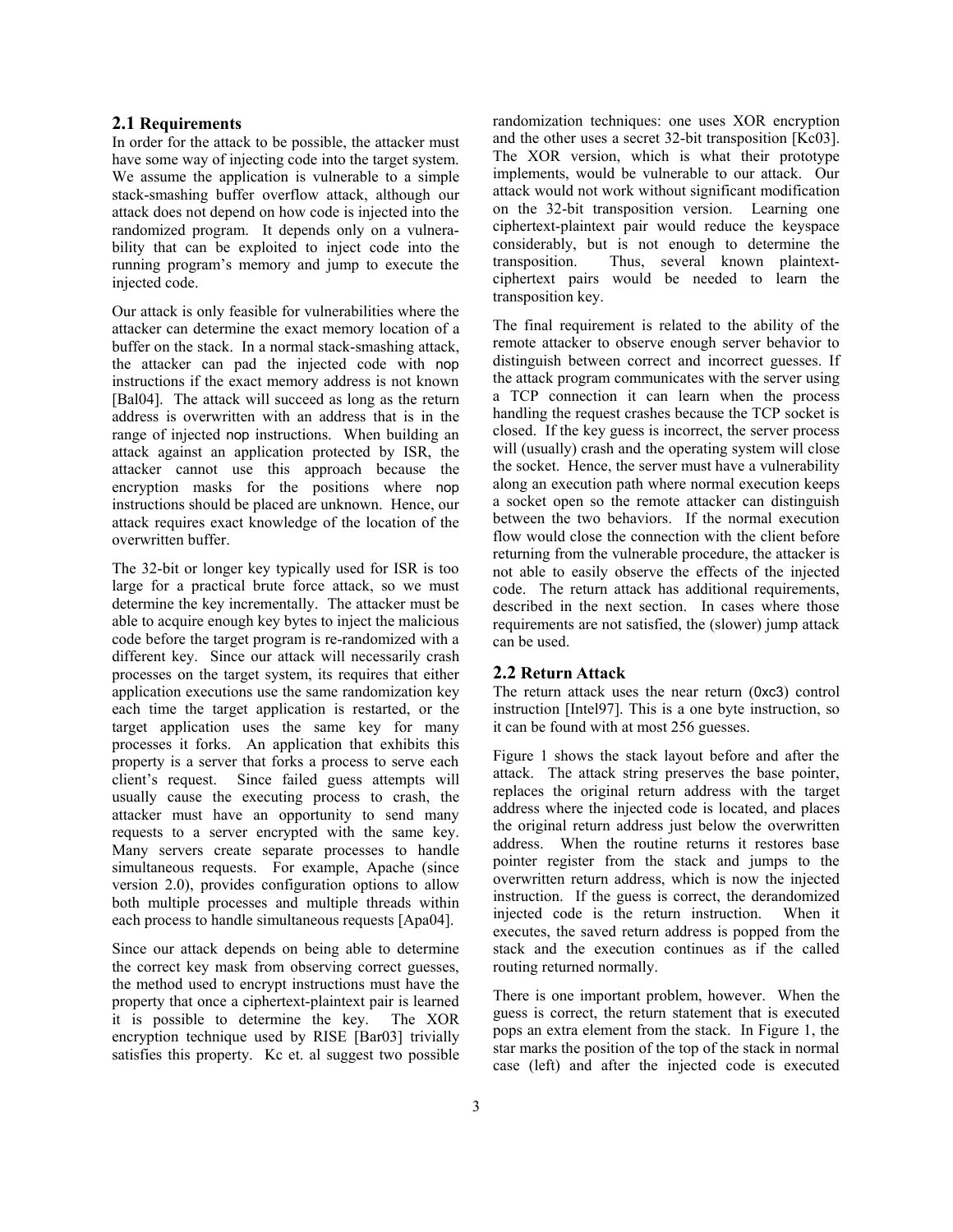

successfully (right). After returning from the vulnerable routine, the stack is compromised because the top of the stack is now one element below where it should be. This means the server is likely to crash soon even after a correct guess since all the values restored from the stack will be read from the wrong location.

Thus, the return attack can only be used to exploit a vulnerability at a location where code that sends a response to the client will execute before the compromised stack causes the program to crash. Otherwise, the attacker will not be able to distinguish between correct and incorrect guesses since both result in server crashes. An obvious problem is caused by a subsequent return. At the next return instruction, corresponding to the return from the method which called the vulnerable method, the actual return address is one element up the stack from the location that will be used. It is very likely that the element on the stack which is interpreted as a return address will be an illegal memory reference. Even when the memory reference is legal, it is unlikely to jump to a location that corresponds to the beginning of a valid instruction.

So, the return attack can only be used effectively for vulnerabilities in which observable server activity (e.g., messages back to the attack client) occurs between the guessed return and the first instruction that would cause the server to crash (which at the latest, occurs at the end of the called vulnerable routine, but often occurs earlier). We suspect situations where the return attack can be used are rare, but an attacker who is fortunate enough to find such a vulnerability can use it to quickly break an ISR key.

## **2.3 Jump Attack**

For vulnerabilities where the return attack cannot succeed, we can use the jump attack instead. The advantage of the jump attack is it can be used on any vulnerability where normal behavior keeps a socket open to the client. However, it requires guessing a two-byte instruction, instead of the one-byte return



instruction. Another disadvantage of the jump attack is that it produces infinite loops on the server. This slows down server processing for further attack attempts (and may also be noticed by a system administrator). We will present techniques for reducing both the number of guess attempts required and the number of infinite loops created in Section 3.2.

The jump attack is depicted in Figure 2. As with the return attack, the jump attack overwrites the return address with an address on the stack where a jump instruction encrypted with the current guess is placed. The injected instruction is a near jump (0xeb) instruction with an offset -2 (0xfe). If the guess is correct it will jump back to itself, creating an infinite loop. The attacker will see the socket open but no response. After a timeout has expired, the attacker assumes the server is in an infinite loop. Usually, an incorrect guess will cause the process handling the request to crash. This is detected by the attacker because the socket is closed before the timeout expires.

# **2.4 Incremental Key Breaking**

After the first successful guess, we have obtained the encryption key for one (return attack) or two (jump attack) memory locations. Since other locations are encrypted with different key bits, however, finding one or two key bytes is not enough to inject effective malicious code.

The next step is to change the position of the guessed key byte. For the return attack, we just advance to the next position and repeat the attack. For example, suppose the first attempt places the encrypted instruction at index *base* and the injected return address is BFFFFA33. The next attack places the encrypted instruction at index *base–*1 and it uses the return address BFFFFA32. The attack can be repeated until the attacker has obtained enough key bytes to inject the malicious code.

With the jump attack, we needed up to obtain the first two key bytes at once, but can proceed in one byte at a time thereafter. On the first attack, shown in the left side of Figure 3, the positions *base* and *base+*1 of the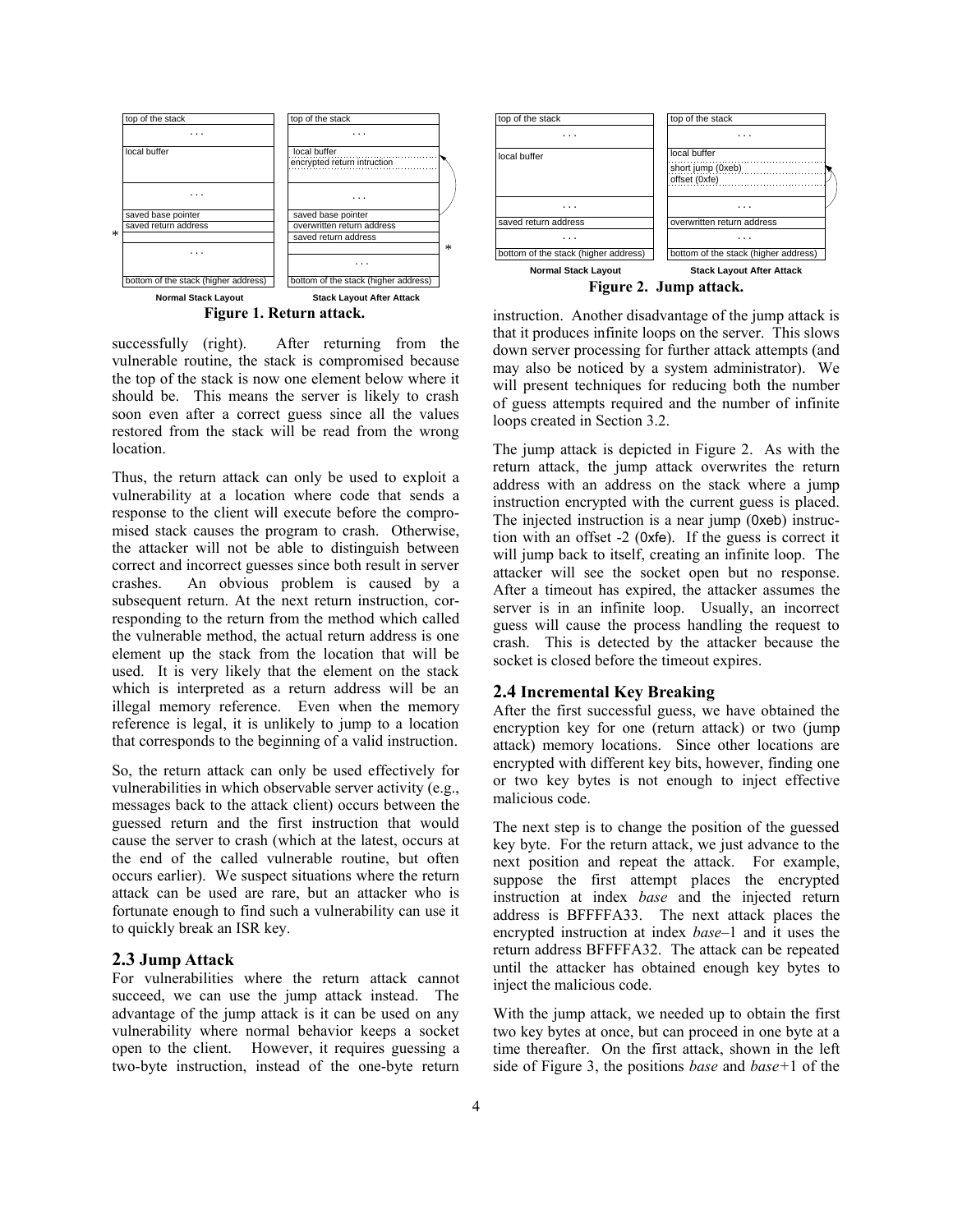

attack string are occupied by the jump instruction. On the second attack, we attempt to guess the key at location *base*–1. Since we already know the key for location *base*, we can encode the offset value -2 at that location, and can guess the key for the jump opcode with at most  $2<sup>8</sup>$  attempts.

During the incremental phase of the attack, we decrement the return address placed on the stack for each memory location we guess. At some point the last byte of the address will be zero. This address cannot be injected using a buffer overflow exploit, because it will terminate the attack string before the other bytes can be injected. To deal with this case we introduce an extra jump placed in a position where we already know the encryption key and whose address does not contain a null byte. The return address will point to this jump, which will then jump to the position for which we are trying to guess the key.

When a repeated 32-bit randomization key is used (as in [Kc03]), the number of attempts required to acquire the key using the straightforward attacks would be at most 1024  $(4\times2^8)$  for the return attack and 66,048  $(2^{16}+2\times2^8)$  for the jump attack (extra attempts may be needed to distinguish between correct guesses and false positives, as explained in the next section). For ISR implementations that do not use short repeated keys such as RISE [Bar03], the attacker may need to obtain many key bytes before the malicious code can be injected. This cannot be done realistically with the approach described here. Section 3 describes techniques that can be used to make incremental key breaking more efficient. Section 4 explains how many key bytes an attacker will need to compromise.

# **3. Attack Details and Analysis**

The main difficulty in getting the attack to work in practice is that incorrect guesses may have the same behavior as correct guesses. In order to determine the key correctly, the attacker needs to be able to identify the correct key byte from multiple guesses with the same apparently correct server behavior. The next two subsections explain how false positives can be eliminated with the return and jump attacks respectively.

Section 3.3 describes an extended attack that can be used to break large keys.

# **3.1 Return Attack**

There are three possible reasons a return attack guess could produce the apparently correct behavior:

- 1. The correct key was guessed and the injected instruction decrypted to 0xc3.
- 2. An incorrect key was guessed, but the injected instruction decrypted to some other instruction that produced the same observable behavior as a near return.
- 3. The injected instruction decrypted to an instruction that did not cause the process to crash, and some subsequently executed instruction behaved like a near return.

The first case will happen once in 256 guess attempts.

There are several guesses that could produce the second outcome. The most likely is when the injected instruction decrypts to the 3-byte near return and pop instruction, 0xc2 *imm16*. The near return and pop has the same behavior as the near return instruction, except it will also pop the value of its operand bytes off the stack. Hence, if the current stack height is less than the decrypted value of the the next two bytes on the stack, the observed behavior after a 0xc2 instruction is indistinguishable from the intended 0xc3 instruction. In the worst case, the stack is high enough for all values to be valid and we will have a false positive corresponding to 0xc2 every 256 guess attempts.

There are two other types of instructions that can also produce the apparently correct behavior: calls and jumps. In order to produce the near return behavior, the 4-byte offset of the call or jump instruction must jump to the return address. The probability of encountering such a false positive is extremely remote (approximately  $2^{36}$ ). Thus, we ignore this case in our analysis and implementation; it has not caused problems in our experiments.

Given that we observe the return behavior, we can estimate the probability that the correct mask was guessed. We use  $p_h$  to represent the probability an arbitrarily long random sequence of bits will start with a *harmless* instruction. We consider any instruction that does not cause the execution to crash immediately after executing it to be harmless (even though it may alter the machine state in ways that cause subsequent instruction to produce a crash). Instruction lengths vary, so determining whether a given injected byte is harmless may depend on the subsequent bytes on the stack. The value of  $p_h$  depends on the current state of the execution. Whether or not a given instruction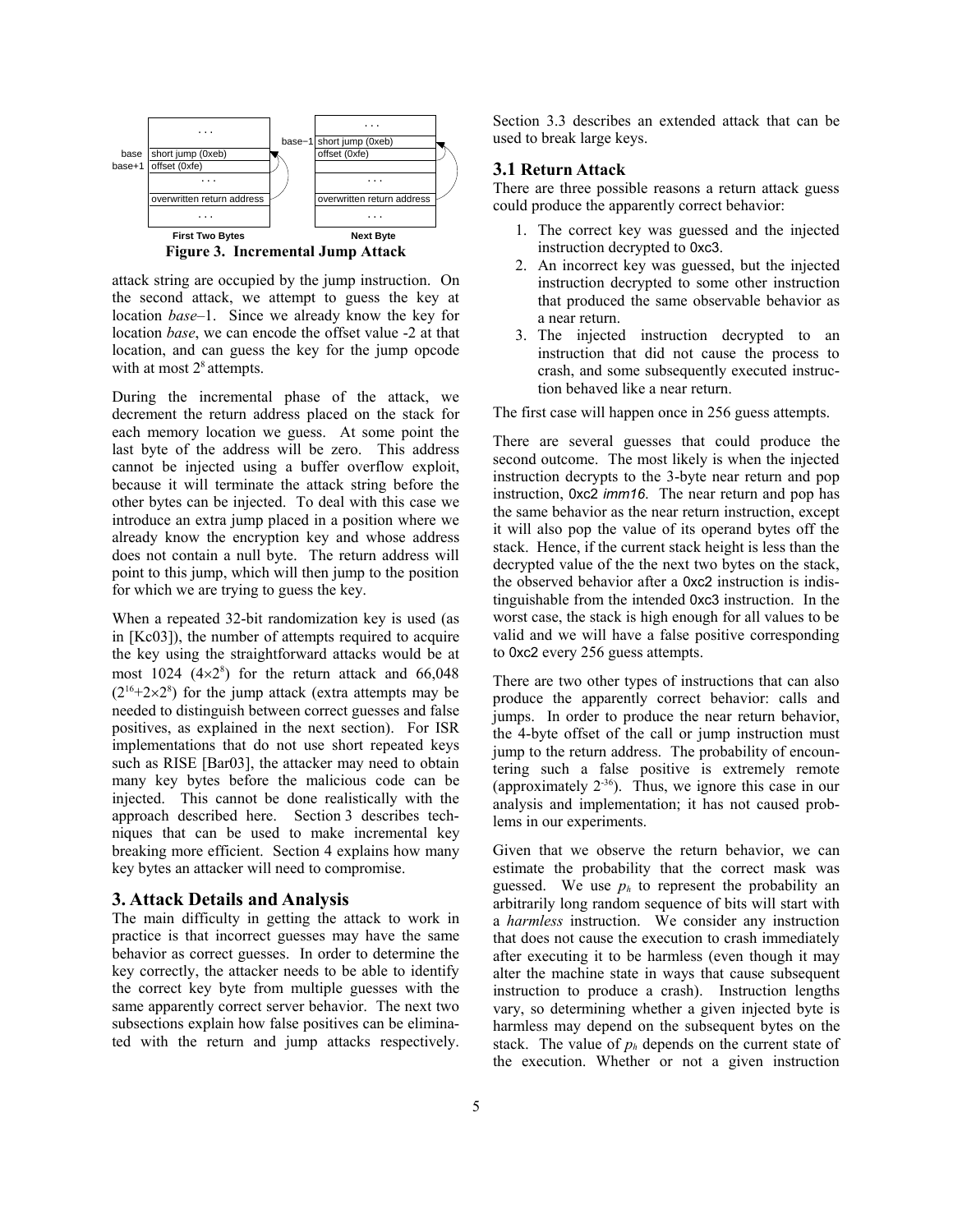produces a crash depends on the execution's address space, as well as the current values in registers and memory.

We use  $p_r$  to represent the probability a random sequence of bits on the stack exhibits the same behavior as the near return instruction, thus capturing cases 1 and 2 above. As we have defined it, the harmless instructions include instructions that behave like the near return. We use  $p_{hm} = p_h - p_r$  to denote the probability random bits correspond to a harmless instruction that does not behave like a near return. Then, we can estimate the probability that a guess produces the apparently correct behavior as:

$$
p_{\text{returns}} = p_r \sum_{k=0}^{\infty} p_{\text{har}}^k = \frac{p_r}{(1 - p_{\text{har}})^2}
$$

Given that we observe the correct behavior for some guess, the conditional probability that the guess was actually correct is:

$$
\frac{p_{\text{correct}}}{p_{\text{returns}}} = \frac{(1 - p_{\text{hnr}})}{(256 * p_{\text{r}})}
$$

The actual values of  $p_h$  and  $p_r$  depend on the execution state. For our test server application (described in Section 5.1), we compute  $p_r$  as  $1/256$  (probability of guessing  $0xc3$ ) + 1/256 (probability of guessing  $0xc2$ )  $\times$  10588/2<sup>16</sup> (fraction of immediate values that do not cause a crash) =  $0.00454$ . In our experiments (described in Section 5.3), we observed the apparently correct behavior with probability 0.0073. The false positive probability is 0.0034. From this, we estimate  $p_h = 0.43$ . Thus, 57% of the time an execution will crash on the first random instruction inserted.

### **Eliminating False Positives**

For each memory location for which we want to learn the randomization key, a straightforward implementation guesses all 255 possibilities (note that we cannot guess the mask 0xc3, since this would require inserting a null byte; if none of the 255 attempts produce the return behavior, we conclude that the actual mask is 0xc3).

If more than one guess produces the apparently correct behavior, we place a known harmless instruction at the guessed position followed by a previously injected guess that produced the return behavior at the next stack position as shown in Figure 4. If this attempt does not exhibit the expected behavior, we can safely eliminate the guessed mask we tried using to encrypt the harmless instruction, since we know the injected byte did not decrypt to a harmless one-byte instruction as it should if the guessed were correct. Note that we do not need to know the exact mask for the next



**Figure 4. Eliminating False Positives**

position, just a guess we have previously learned produces the return behavior at that location. This approach allows us to distinguish correct guesses from false positives at all locations except for the bottom address (the first one we guess since we are guessing in reverse order on the stack). In cases where multiple guesses are possible for the bottom location, we use its guessed mask only to eliminate false positives in the other guesses, but do not use that location inject code.

Harmless instructions helps us to eliminate false positives for two reasons. If the guess is correct they have known behavior, if not they may decrypt to either a harmful instruction or to an instruction with a different size which will alter the subsequent instructions. In the second case, it is possible to still produce the apparently correct behavior when the mask guess is incorrect. Hence, we learn conclusively when a mask is incorrect, but still cannot be sure the guess is correct just because it exhibits the correct behavior.

The number of useful harmless one-byte instructions is limited by the density of x86 instruction set. If there are groups of harmless instructions with similar opcodes, it is hard to differentiate between them. Harmless instructions are only useful if an incorrect mask guess encrypts the guessed harmless instruction to an instruction that causes a crash. For example, if we use as harmless instructions a group of similar instructions such as clear carry flag (0xf8), clear direction (0xfc), complement carry flag (0xf5), set carry flag (0xf9), set direction flag (0xfd), the number of masks eliminated is in most of the cases the same as we had use only one of these instructions. We use three disparate one-byte harmless instructions: nop (0x90), clear direction (0xfc), and increment ecx register (0x42).

For a given set of possible masks it would be possible to determine a minimal set of distinguishing harmless instructions, however this would add substantially to the length of the attack code. Instead, in the rare situations where the three selected one-byte harmless instructions are unable to eliminate all but one of the guessed masks, we use harmless two-byte instructions, of which there are many. This approach works for all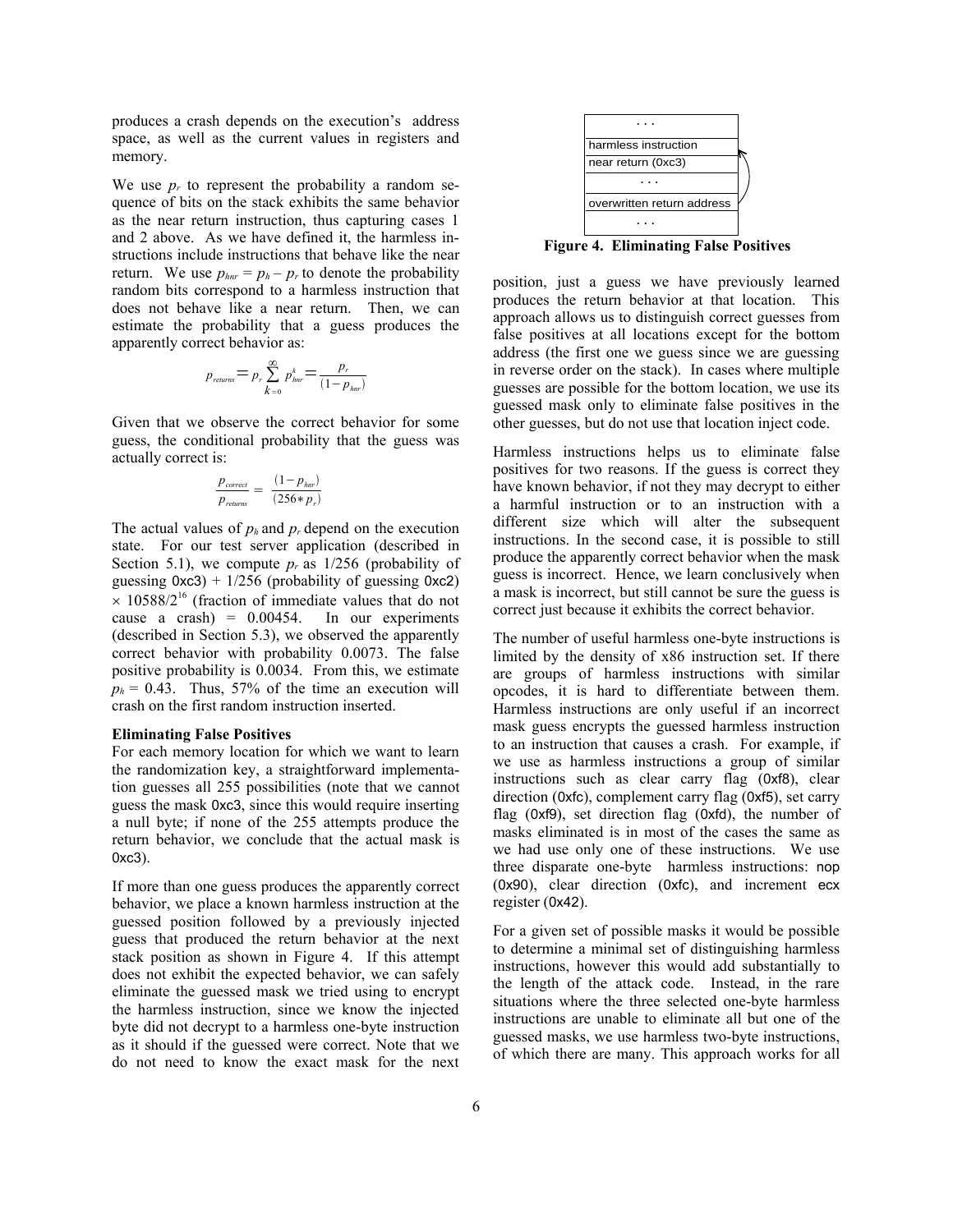locations except the next to bottom address. In the rare situations when it is not possible to determine the correct mask for this location, we can simply start the injected attack code further up the stack.

Using harmless one-byte and two-byte instructions we are able to reduce the number of apparently correct masks to at most two. We cannot handle the case where the first instruction decrypts to a near return and pop instruction (0xc2 *imm16*) using this elimination process described because the near return (0xc3) and near return and pop (0xc2) opcodes differ by only their final bit. There is no harmless x86 instruction we can use to reliably distinguish them. When a harmless instruction is encrypted with an incorrect mask and decrypted with the correct masks, the opcode of the instruction executed differs only by one bit from the guessed harmless instruction. It is likely that this instruction will be a harmless instruction too.

To distinguish between the two forms of near return we place the bytes 0xc2 0xff 0xff on the stack using the guessed masks. This is a near return which pops 65,535 bytes from the stack. For many target vulnerabilities (including our test server), this is enough to generate a crash. To use this approach, we need to already know the next two masks on the stack. This is not a problem because we start elimination from the bottom of the stack. The first two times we apply elimination with 0xc2 we have to execute an attempt for each combination of possible masks of the next two positions. After that, we know the correct masks for the locations where we place the 0xffff.

For target applications for which popping 65,535 bytes from the stack does not cause a crash, we can use another type of elimination. After we guess enough bytes, we use a jump instruction to eliminate incorrect masks. We place a jump instruction with its offset encrypted using one of the apparently correct guessed masks. The jump instruction when the mask is correct will cause a jump to a memory location where a near return is placed.

Once we have determined six or more masks, we can take advantage of additional injected instructions to further minimize the likelihood of false positives and improve guessing efficiency. These techniques are similar for both the return and jump attacks, and are described in Section 3.3.

## **3.2 Jump Attack**

Because it involves guessing a 2-byte key and the distinguishing behavior is less particular, the jump attack is more prone to false positives than the return attack. Fortunately, the structure of the x86 instruction set can be used to take advantage of the false positives to improve the key search efficiency.

There are four possible reasons the server could produce the apparently correct behavior for a jump attack:

- 1. The correct key was guessed and the injected instruction decrypted to a jump with offset -2.
- 2. The injected guess decrypted to some other instruction which produces an infinite loop.
- 3. The injected instruction decrypted to a harmless instruction, and some subsequently executed instruction produces an infinite loop.
- 4. The injected guess caused the server to crash, but because of network lag or server load, it still took longer than the timeout threshold the attacker uses to identify infinite loops.

We can avoid case 4 by setting the timeout threshold high enough, but this presents a tradeoff between attack speed and likelihood of a false positive. A more sophisticated attacker would dynamically adjust the timeout threshold. Since case 4 is likely to occur for many guesses, it is usually distinguishable from the other three cases.

From a single guess, there is no way to distinguish between case 1 (a correct guess) and cases 2 and 3. However, by using the results from multiple guesses, it is possible to distinguish the correct guesses in nearly all instances.

For the second case, there are two kinds of false positives to consider: (1) the opcode decrypted correctly to 0xeb, but the offset decrypted to some value other than -2 which produced an infinite loop; or (2) the opcode decrypted to some other control flow instruction that produces an infinite loop.

An example of the first kind of false positive is when the offset decrypts to -4 and the instruction at offset -4 is a harmless two-byte instruction. This is not a big problem since, as we presented in Section 2.3, except for when we are guessing the first two bytes we are encrypting the offset with an known mask. When it does occur in the first two bytes, the attacker has several possibilities. One is to ignore this last byte and use only the memory locations above it. Another possibility is to launch different versions of the attack code, one for each possibly correct mask. Sometimes it would be faster to launch four versions of the attack code, one of which will succeed, than to determine a single correct mask at the bottom location.

The second case, where the opcode is incorrect, is more interesting. The prevalence of these false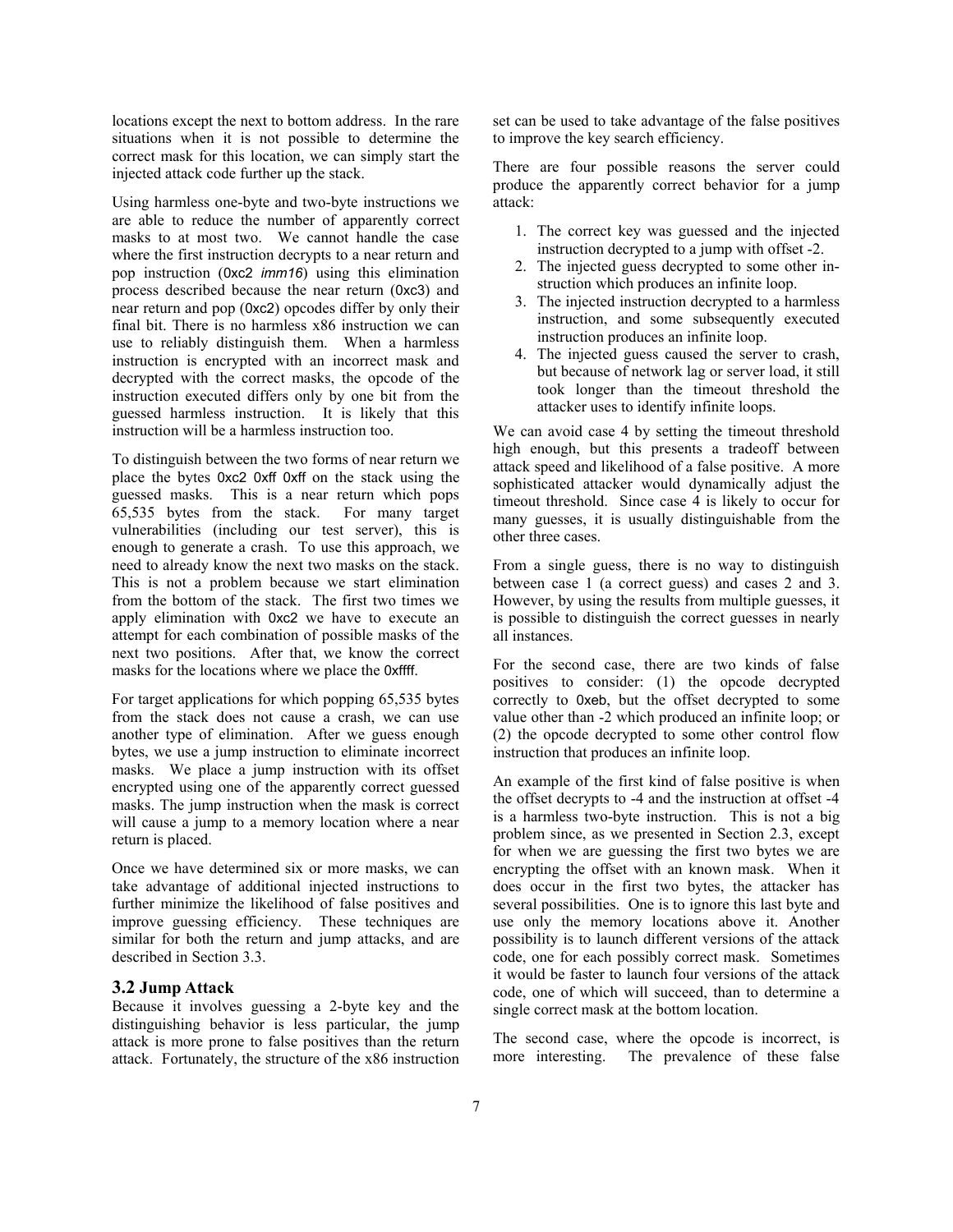positives, and the structure of the x86 instruction set, can be used to reduce the number of guesses needed. The other two-byte instructions that could produce infinite loops are the near conditional jumps. Like the unconditional jump instruction, the first byte specifies the opcode and the second one the relative offset. There are sixteen conditional jump instructions with opcodes between 0x70 and 0x7f. For example, opcode 0x7a is the JP (jump if parity) instruction, and 0x7b is the JNP (jump if not parity) instruction. Regardless of the state of the processor when the instruction is reached, exactly one of those two instructions is guaranteed to jump. Conveniently, all the opcodes between 0x70 and 0x7f satisfy this complementary property. Thus, for any machine state, exactly 8 of the instructions with opcodes between 0x70 and 0x7f will jump, producing the infinite loop behavior if the mask for the offset operand is correctly guessed. When we find several masks sharing the same high four bits of the first byte that all produce infinite loops, we can be almost certain that those four bits correspond to 0x7.

We can take further advantage of the instruction set structure by observing that if we try both possible guesses for the least significant bit in the opcode, we are guaranteed that one of the two guesses will produce the infinite loop behavior if the first four bits of the guess opcode are 0x7. That is, if we guess two complementary conditional jump instructions, one of them will produce the infinite loop behavior; it doesn't matter what the other three bits are, since all of the conditional jump opcodes have the same property.

This observation can be used to substantially reduce the number of attempts needed. Instead of needing up to 256 guesses to try all possible masks for the opcode byte, we only need 32 guesses (0x00, 0x10, 0x20, ..., 0xf0, 0x01, 0x11,...,0xf1) to try both possibilities for the least significant bit with all possible masks for the first four bits. Those 32 guesses always find one of the taken conditional jump instructions. Hence, the maximum number of attempts needed to find the first infinite loop (starting with no known masks) is  $2^{13}$  ( $2^5$ guesses for the opcode  $\times$  2<sup>8</sup> guesses for the offset). When the offset is encrypted with a known mask (that is, after the first two byte masks have been determined), at most 32 attempts are needed to find first infinite loop. The expected number of guesses to find the first infinite loop is approximately<sup>1</sup> 15.75 since

we can find it by either guessing a taken conditional jump instruction or the unconditional jump.

After finding the first infinite loop producing guess, we will need additional attempts to determine the correct mask. The most likely case  $(15/16<sup>th</sup>s)$  of the time), is that we guessed a taken conditional jump instruction. If this is the case, we know the first four bits unmask to 0x7, but do not know the second four bits. To find the correct mask, we XOR the guess with  $0x7 \oplus 0xe$  and guess all possible values of the second four bits until an infinite loop is produced. This means we have found the 0xeb opcode and know the mask. Thus, we expect to find the correct mask with 8 guesses. The other  $1/16<sup>th</sup>$  of the time, the first loop-producing guess is the unconditional jump instruction. We expect to find two infinite loops within first four attempts. If we found them, then we know we guessed the correct mask; otherwise we continue. Hence, we expect on average to use 15.75 guesses to find the first infinite loop and 7.75 guesses to determine the correct mask. So, after acquiring the first two key bytes, we expect to acquire each additional key byte using less than 24 guesses on average, while creating two infinite loops on the server.

In rare circumstances, the first infinite loop encountered could be caused by something other than guessing an unconditional or conditional jump instruction. One possibility is the loop instruction. The loop instruction can appear to be an infinite loop since it keeps jumping as long as the value in the ecx register is non-zero. The problem is that when ecx initially contains a high value the loop instruction can loop enough times to exceed the timeout for recognizing an infinite loop. There are several possible solutions: wait long enough to distinguish between the jump and the loop, find a vulnerability in a place where ecx has a low value (an attacker may be able to control the input in such a way to produce this), or to use additional attempts with different instructions to distinguish between the loop and jump opcodes. For simplicity, we used the second option: in our constructed server, the ecx register has a small value before the vulnerability.

The other possibility is the injected code decrypts to a sequence of harmless instructions followed by a loopproducing instruction. This is not as much of a problem as it is with the return attack since the probability of two random bytes decrypting to a loop-producing instruction is much lower than the probability of a single random byte decrypting to a return instruction. Further, when it does occur, the structure of the conditional jumps in the instruction set makes it is easy to eliminate incorrect mask guesses. The

<sup>1</sup> This analytical result is approximate since it depends on the assumption that each conditional jump is taken half the time. Since the actual probability of each conditional jump being taken depends on the execution state, the actual value here will vary slightly.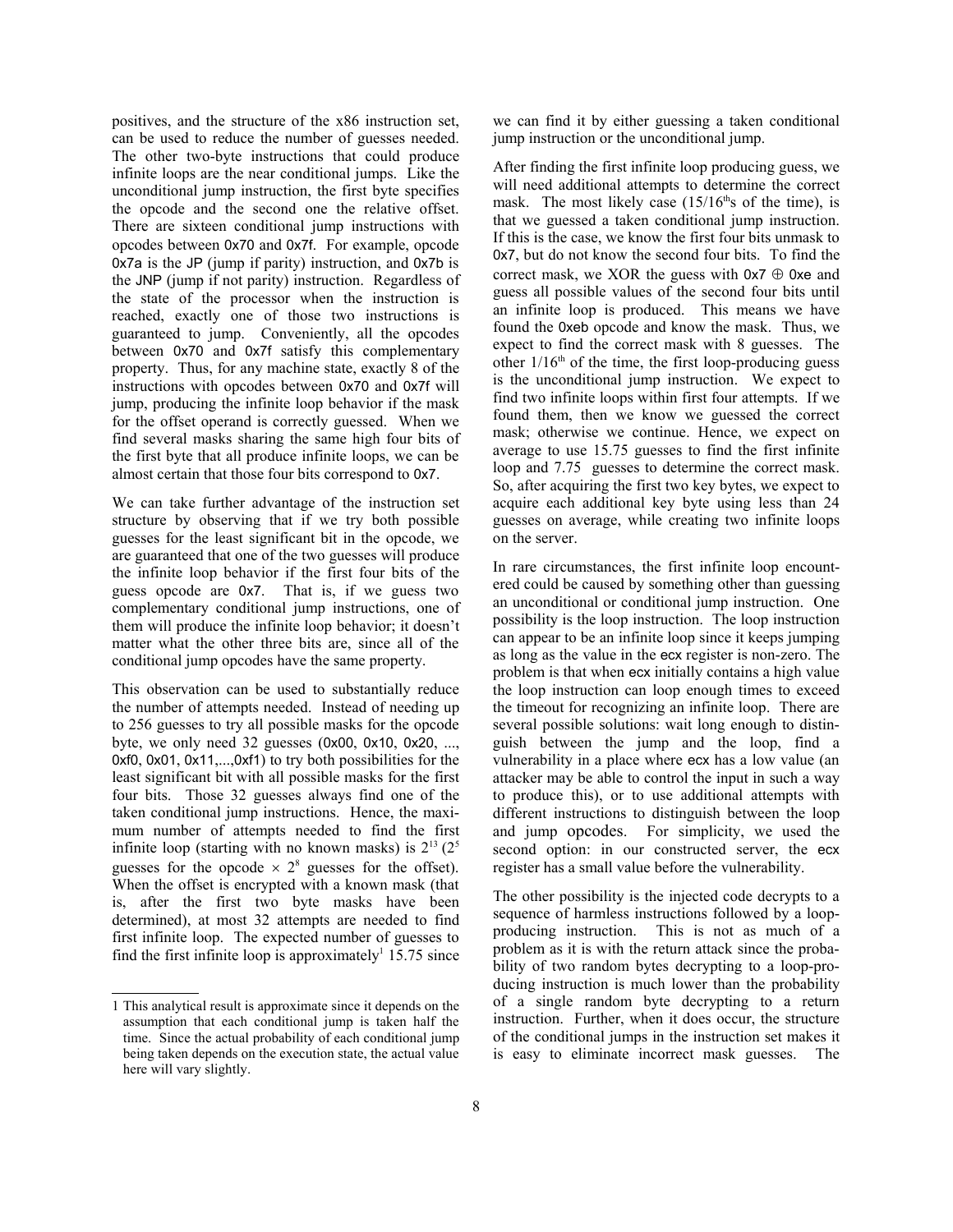probability of encountering an infinite loop by executing random instructions was found by Barrantes, et. al to be only 0.02% [Bar03]. However, since we are not guessing randomly but using structured guesses the probability of creating infinite loops is somewhat higher. In the first step of the attack we generate all possible combinations for first two bytes. An infinite loop is created by an incorrect guess when first byte decrypts to a harmless one-byte instruction, and the second byte decrypts to a conditional or unconditional jump instruction, and the third byte decrypts to a small negative value. In this case both -2 and -3 will create infinite loops. To avoid false positives and increased load on the server, after we find first infinite loop, we change the sign bit of the third byte. This changes the value to a positive one. If the loop was created by an incorrect mask, when we verify the mask with conditional jumps and fail to find the expected infinite loops we know the mask guess is incorrect.

## **3.3 Extended Attack**

The techniques described so far are adequate for obtaining a small number of key bytes. For ISR implementations that use a short repeated key, such as [Kc03], obtaining a few key bytes is enough to inject arbitrarily long worm code. For ISR implementations that use a long key, however, an attacker may need to acquire thousands of key byte masks before having enough space to inject the malicious code. Acquiring a large number of key bytes with the jump attack is especially problematic since attempts leave processes running infinite loops running on the server. After acquiring several key bytes this way, the server becomes so sluggish it becomes difficult to distinguish guess attempts that produce crashes from those that produce infinite loops.

Once we have learned a few masks, we can improve the attack efficiency by putting known instructions in these positions. With the jump attack, once we have guessed four bytes using short jumps, we change the guessed instruction to a near jump (0xe9). Near jump is a 5-byte instruction that takes a 4-byte offset as its operand. This is long enough to contain an offset that makes the execution jump back to the original return address. Hence, we no longer need to create infinite loops on the server to recognize a correct guess: we recognize the correct guess when the server behaves normally, instead of crashing.

When the server has the properties required by the return attack, we will encounter false positives for the near jump guessed caused by a relative call (0xe8). Since the opcode differers from the near jump opcode in only one bit, we are not able to reliably distinguish between the two instructions using harmless instructions. Instead, we keep both possible masks under consideration until the next position is guessed, and then identify the correct mask by trying each guess for the offset mask. Instead of a maximum of 256 attempts, we may need up to 1024 attempts because it is possible that there are two positions with two possible masks in the offset bytes. Despite requiring more attempts, this approach is still preferred to the short jump guessing since it reduces the load on the server created by infinite loops.

Once we have acquired eight masks, we switch to the extended attack illustrated in Figure 5. The extended attack requires a maximum of 32 attempts per byte, and expected number of 23.5. The idea is to use a short jump instruction to guess the encryption key for current location with an offset that transfers control to a known mask location where we place a long jump instruction whose target is the original return address. The long jump instruction is a relative jump with 32 bit offset. Hence, we need to acquire four additional mask bytes before we can use the extended attack with the jump attack.

To eliminate false positives, we inject bytes that correspond to an interrupt instruction in the subsequent already guessed positions. Interrupt is a two-byte instruction (0xcd *imm8*). The second byte is the interrupt vector number. When the guessed instruction decrypts to a harmless instruction, the next instruction executed will be 0xcdcd (INT 0xcd) which causes a program crash. The only value acceptable for the interrupt vector number in user mode when running on a Linux platform is 0x80 [Bov02]. The key is to place enough 0xcd bytes in the region such that when the first instruction decrypts to some harmless non-jump instruction (which could be more than one byte), the next instruction to execute is always an illegal interrupt. Once we have room for six 0xcd bytes, we encounter no false positives.



**Figure 5. Extended Attack.**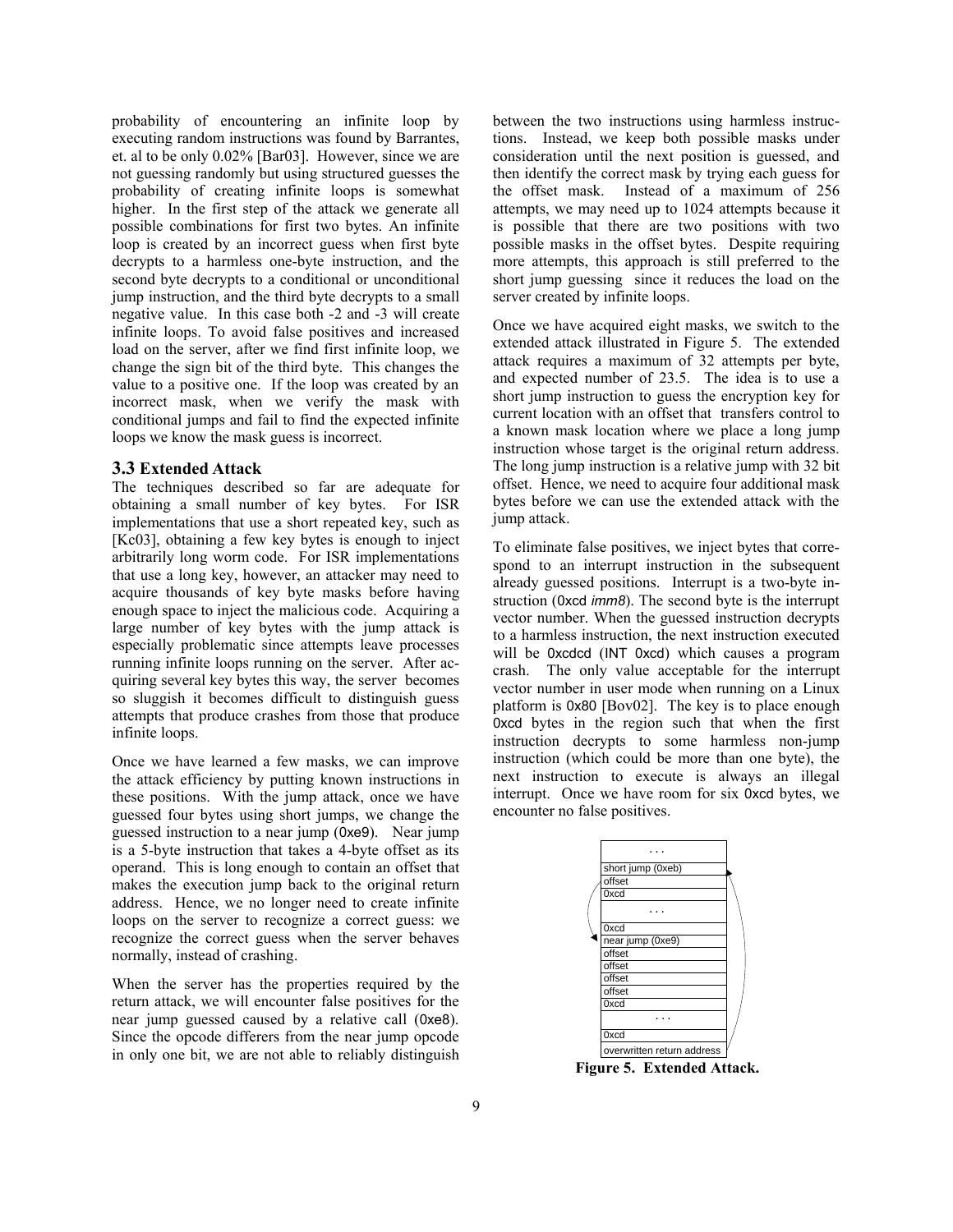If any of the masks in this region are 0xcd, we cannot place a 0xcd byte at that location since injecting the necessary instruction which would require injecting a null byte. In this case, we place an opcode corresponding to a two-byte instruction (we use AND, but any instruction would work). The 0xc3 will be the second byte of the two-byte instruction. After the twobyte instruction it will find a 0xcd which causes a crash.

The most important advantage of this approach is that the only cases when the server sends the expected response are when (1) the first instruction executed is a taken unconditional jump; or (2) the first instruction executed is a conditional jump where the condition is true. When the return attack is used there is a third case: the first instruction executed is a near return. This possibility can be eliminated using the techniques described in Section 3.1.

The other advantage of this attack is that is does not need to create infinite loops on the server. Once we have enough mask bytes to inject a long jump instruction, we can distinguish correct guesses without putting the server in an infinite loop. Instead, the attacker is able to recognize a correct guess when it receives the expected response from the server.

## **4. Deployment**

If the malicious code is small (for example, the Sapphire worm was 376 bytes [Dan03]), we can acquire enough key bytes to inject it directly. This is reasonable if we are attacking a single ISR-protected machine using this approach and can run our attack client code on a machine we control to obtain enough key bytes to inject the malicious code. If we want to propagate a worm on a network of ISR-protected servers, however, the worm code needs to contain all the code for implementing the incremental key attack also. This may require acquiring more key bytes than can be done without the system administrator noticing the suspicious behavior and re-randomizing the server. Since the ISR-breaking code is inherently complex, even if the malicious payload is small many thousands of key bytes would be needed to inject the worm code.

Our strategy is to instead inject a small, micro virtual machine (MicroVM) in the region of memory where we know the key masks. The MicroVM executes the worm code by moving small chunks of it at a time into the region where the key masks are known. The next subsections describe the MicroVM and how worm code can be written to work within our MicroVM. In order to make the MicroVM as small as possible, so we place restrictions and additional burdens on the worm code.

## **4.1 MicroVM Implementation**

At the heart of the MicroVM is a loop repeatedly reads a block of worm code into a region of memory where the masks are known and executes that code. The MicroVM is illustrated in Figure 6. The code (shown in Appendix A) is 125 bytes long (including 16 bytes of space reserved for executing worm code).

Before starting the execution loop, the MicroVM initializes the worm instruction pointer (WormIP) to contain 0 to represent the beginning of the worm code. The WormIP stores the next location to read a block of worm code. Next, a block of worm code is fetched by copying the bytes from the worm code (offset from the WormIP) into an execution buffer inside the MicroVM itself, so that execution can simply continue through the worm code and then back into the MicroVM code without needing a call. The addresses of the beginning of the worm code and worm data space are hardcoded by the worm code into the MicroVM when it is deployed on a new host.

No encryption is necessary when worm code is copied into the execution buffer, since the worm code was already encrypted with known key masks for the worm execution buffer locations where it will be loaded into the worm execution buffer.

Just before the execution of the worm block, the MicroVM pushes its registers on the stack and then restores the worm's registers from the beginning of the

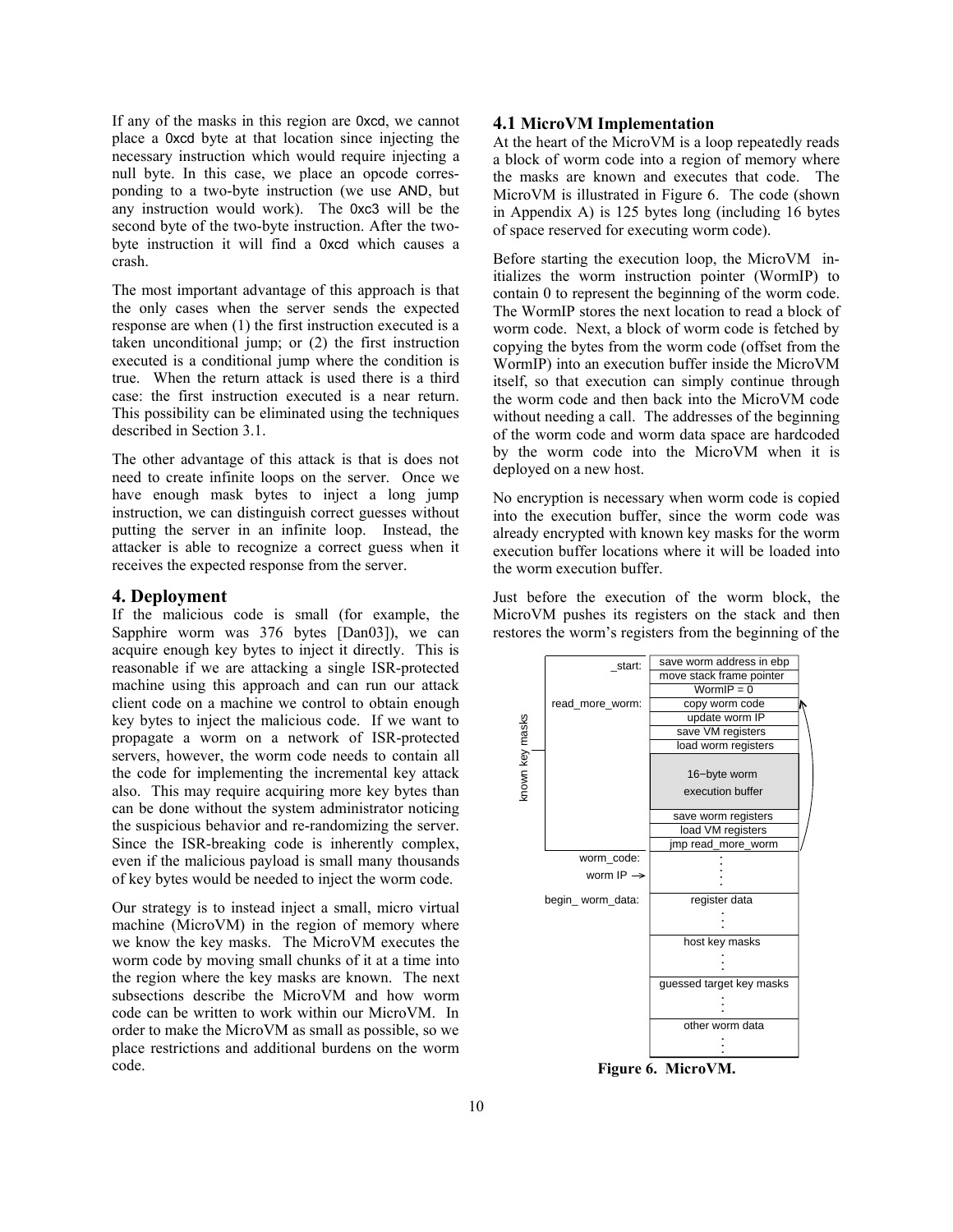worm data region. After the buffer's execution, the MicroVM saves the worm's registers to worm data region. In the last step, the MicroVM restores its registers and then jumps back to the beginning of the MicroVM code to executed the next block of worm code.

# **4.2 Worm Code**

To work in the MicroVM, the worm code is divided into blocks matching the size of the worm execution buffer (16 bytes in our implementation). No instruction can be split across these blocks, so pad the worm code with nops as necessary to prevent instructions from crossing block boundaries. The worm code cannot leave data on the execution stack at the end of a block, since the MicroVM registers are pushed on the stack just before the worm execution begins. To use persistent data, the worm must write into locations in the worm data space instead of using the execution stack.

The most cumbersome restrictions involve jumps. Any jump can occur within a single worm block, but jumps that transfer control to locations outside the buffer must be done differently since all worm code must executed at known mask locations in the worm buffer. Our solution is to require that all jumps must be at the end of a worm code block, and all jump targets must be to the beginning of a worm code block. Instead of actually executing a jump, the worm code updates the value of the WormIP (which is now stored in a known location in memory, and will be restored when the MicroVM resumes) to point to the target location, and then continue into the MicroVM code normally so the target block will be the next block to execute. To implement a conditional jump, we use a short conditional jump (with the opposite condition) within the worm buffer to skip the instruction that updates the WormIP when the condition is unsatisfied.

# **4.3 Propagation**

To propagate, the worm uses the techniques described in Section 3 to acquire enough key bytes to hold the MicroVM. Those key bytes are stored in the worm data region. The MicroVM code is 125 bytes long so at least 125 key bytes are needed. We may need to acquire a few additional key bytes to avoid needing to place null bytes in the attack code. If the mask found for a given location matches the bytes we want to put there, we instead put a nop instruction at that location and obtain an extra key byte. As long as the masks are randomly distributed, two or fewer will be sufficient over 99.8% of the time, so we can nearly always inject the worm once 128 key bytes have been acquired.

In order to generate an instance of the worm for a new key, we need to XOR out the old key bytes from the worm code and XOR in the new key bytes. To enable this, the propagated worm data includes the acquired mask bytes. As with the injected MicroVM code, we need to worry about the possibility that encrypted bytes will be null. We insert nops in the injected worm code as necessary to avoid null bytes. If the added nops would cause a worm code block to exceed the available space, we need to create a new block and move the overflow instructions into that block. Jump targets in the worm code may need to be updated to reflect insertion of the new block.

## **5. Results**

To test our attack we built a small echo server with a buffer overflow vulnerability. The application waits for a client to connect. When the client connects, a process is forked to process its request. The next step is to call a method which has a local buffer that can be overflowed. This method reads the request from the client and writes back an acknowledgment message. After this method call the application sends a termination message ("Bye") and closes the socket. Although we use a contrived vulnerability to make the attack easier to execute and analyze, similar vulnerabilities are frequently found in real applications.

# **5.1 Attack Client**

The attack client structure is the same for both the jump and return attacks. For each guess attempt, the attack client (1) opens a socket to the server, (2) builds an attack string, (3) writes it to the socket, (4) reads the acknowledgment, (5) installs an alarm signal handler, (6) sets up an alarm, and (7) reads the termination message or handles the alarm signal. The return attack recognizes a possibly correct guess when it receives the termination message in step 7. The jump attack recognizes a possibly correct guess when the alarm signal handler is called before the socket is closed.

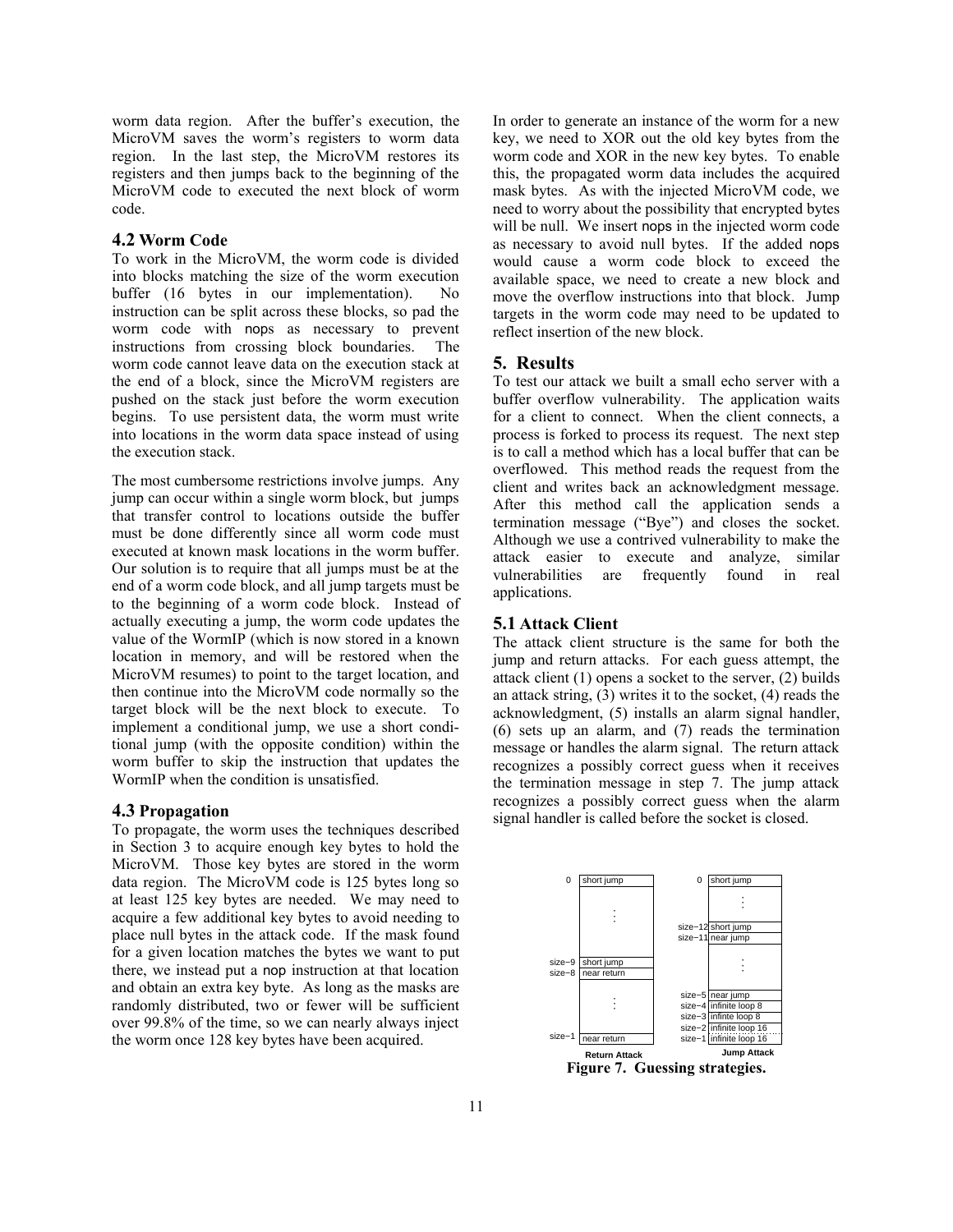The attack strategy used for different key bytes is depicted in Figure 7. The number of key bytes guessed by attack is denoted by *size*. For vulnerabilities suitable for the return attack, the first eight positions are guessed using return instruction (which can require more than 255 attempts per byte). The rest are guessed using the extended short jump attack (expected 23.5 attempts per byte). For the jump attack, the first two key bytes acquired have positions *size-1* and *size-2*. We guess those two bytes simultaneously, using the 2 byte jump instruction to create an infinite loop. The next two bytes are guessed separately using the jump instruction to create an infinite loop. After the fourth byte is acquired, we do not (intentionally) create any more infinite loops. For the next six bytes, we use near jump, with a worst case of 1024 attempts per byte. After this position, we use the extended short jump attack.

For the attack client to be efficient there are some constraints on the address where the attack starts. For both attacks the address has to be far enough from the next smaller address which has null as its last byte so we have enough space to place two short jump instructions, and a sufficient number of illegal opcodes. As long as the vulnerable buffer is sufficiently large, the attack client can find a good location to begin the attack.

We ran our client normally, not inside the MicroVM<sup>2</sup>. Hence, our results correspond to the time needed to launch the initial attack on the first ISR-protected server. The attack time would increase for later infections because of the additional overhead associated with executing in the MicroVM.

## **5.2 Target**

We executed our attack on our constructed vulnerable server protected by RISE [Bar03].

The RISE implementation presents one major difficulty in executing our attack because of the way it implements fork, pthreads and randomization keys. This necessitated a small modification to RISE in order for our attack to succeed; however, other ISR implementations would be vulnerable to our attack without needing this modification.

RISE uses a different key to randomize an application each time it is started. Since the attack causes the server to crash, the attack can only work against a server that forks separate processes to handle client requests. Valgrind [Sew03] (the emulator modified to implement RISE) implements pthreads to use only one process. Thus, if the attack crashes a thread, then the entire server will crash and the next execution will use a different randomization key. So, our attack will only worm against a server that forks separate processes.

When RISE loads an application, a cache data structure is initialized that holds the key mask for each instruction address that has been loaded. There is a different randomization key byte for each byte in the text segment, and the mask value is stored in the cache the first time the corresponding instruction address is loaded.

The fork call is forwarded to the operating system results in a new child process running the emulator. When the injected instructions execute, the child process will determine that no mask has been initialized for the address on the stack and it will generate a new one. Hence, the child process will share the same randomization key for the addresses already loaded in memory at fork time, but for the address it accesses later it will use it's own key. This is problematic since the incremental attack only works if multiple attempts can be launched attacking the same key.

Perhaps, an attacker could control the execution enough to ensure that the necessary masks are initialized before the child process forks, so they would be the same on all executions. This would only happen if the server legitimately ran code on the stack before reaching the vulnerability. Hence, the RISE implementation of ISR is not vulnerable to our attack.

In order to execute our attack on the RISE-protected server, we modified RISE to initialize the masks for all used instruction addresses before the child process forks to ensure that all child processes have the same key. Obviously, a real attacker would not have this opportunity.

In addition to the problems caused by the emulator itself, we encountered others caused by the operating system. Fedora Core 1 and Fedora Core 2 have enabled, in the default distribution, address space layout randomization. For our experiments, we disabled this defense. We could use Shacham et. al's attack [Sha04] to break ASLR and after that use our own attack to break ISR key. Since the memory randomization attack does not depend on knowing the instruction set, the attacks could be combined serially,

<sup>2</sup> We tested our MicroVM implementation with some toy worms, but have not coded our ISR-breaking attack to satisfy the properties necessary to run inside the MicroVM. For the final version of the paper, we hope to have results from simulating a worm attack on a network of ISRprotected servers using the MicroVM.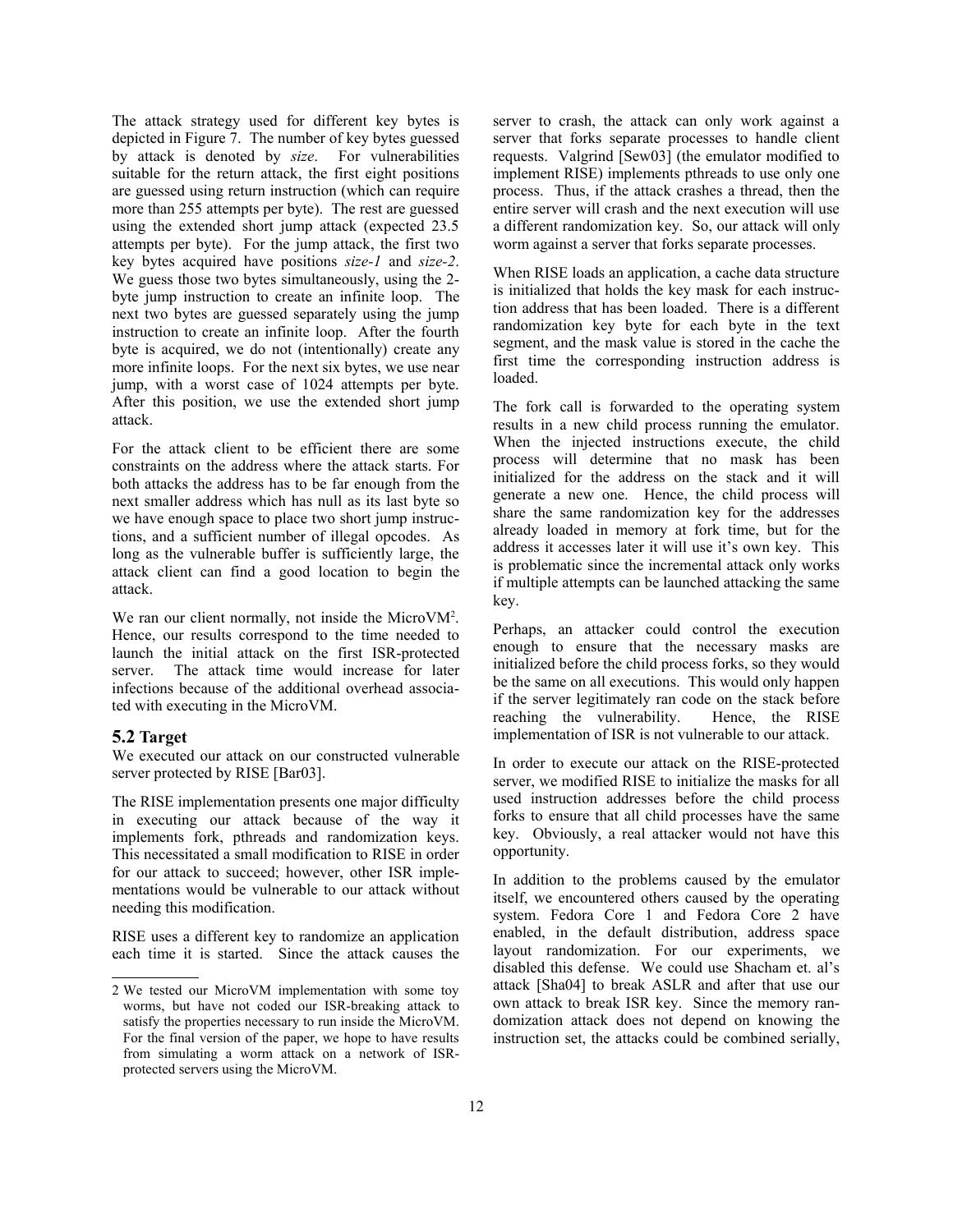so long as the victim execution is not re-randomized during the attack.

## **5.3 Experimental Results**

Figures 8 and 9 summarize the results from our experiments. In all cases, our attacks are nearly always able to obtain the correct key and the attack completes within a reasonable amount of time (under one hour, even for acquiring a 4096-byte key using the jump attack). A successful attack is an execution which the attack client correctly guesses the desired number of key bytes; note that every key byte must be correct for us to consider the attack a success.

The experiments confirm the analytic predictions regarding the decrease of number of attempts per byte as key length increases. After breaking the first 16 bytes, fewer than 24 guess attempts are required per byte to break additional key bytes. On average, we can break a 128-byte key (enough to inject our MicroVM code) with 4985 attempts (108 seconds) with the return attack and 8706 attempts (419 seconds) with the jump attack. The difference is the additional approximately 4000 expected attempts the jump attack needs on guess the first two bytes simultaneously. The other difference is the increased time per attempt needed for the jump attack stemming from the infinite loops running on the server. The return attack produces an infinite loop on the server only in the unlucky circumstances when a random instruction happens to produce an infinite loop. In our experiments, the



The target application ran on AMD Athlon XP 2400+, kernel version 2.4.29. The attack ran on computers with dual Pentium II 400MHz, kernel version is 2.4.27. Both computers are connected to the same network switch. Results are from between 12 and 100 trials for each key length. Times are wall-clock times measured by the client for the duration of the attack. The bars show the  $95<sup>th</sup>$  percentile maximum and minimum results over all trials. **Figure 9. Attempts per Byte**

average number of infinite loops created during a return attack is 0.76. Rarely, we may be unlucky and create many infinite loops with the return attack (such as was the case for the extreme maximum time value in breaking a 16-byte key). The jump attack must create several infinite loops to guess the first key bytes. The actual number of loops created depends on the number of apparently correct offset values; in our experiments, the average number of infinite loops created per attack was 10.5.

In our initial experiments, we had surprising results where trials guessing 32-byte keys were always taking longer than guessing 2048-byte keys. The problem is the bytes placed on the stack during the near jump phase of the attack (guessing mask bytes 5 through 11) included an 0xfe byte. This meant if the guessed instruction decrypted to a harmless instruction the execution could fall through to the 0xfe instruction and generate an infinite loop. Instead of the normal 8 infinite loops, over 20 infinite loops were being created. This increased the server load enough to make the 32-byte key trials take longer than the 2048-byte keys. We modified the attack client to avoid this problem. It can select an address for starting the guessing to ensure that 0xfe will not appear in the near jump offset.

In a few cases, our attack was not able to determine the correct key. The failures are caused by the inability to use certain masks because injecting the desired encrypted byte would require placing a null byte on the stack, which will cause the attack string to end before return address is overwritten. Workarounds are possible, and necessary for the common cases. For example, in the return attack we will get an incorrect mask when a position has an apparently correct guess, but the mask is the return opcode. We assume 0xc3 (return opcode) is the correct mask when all the other

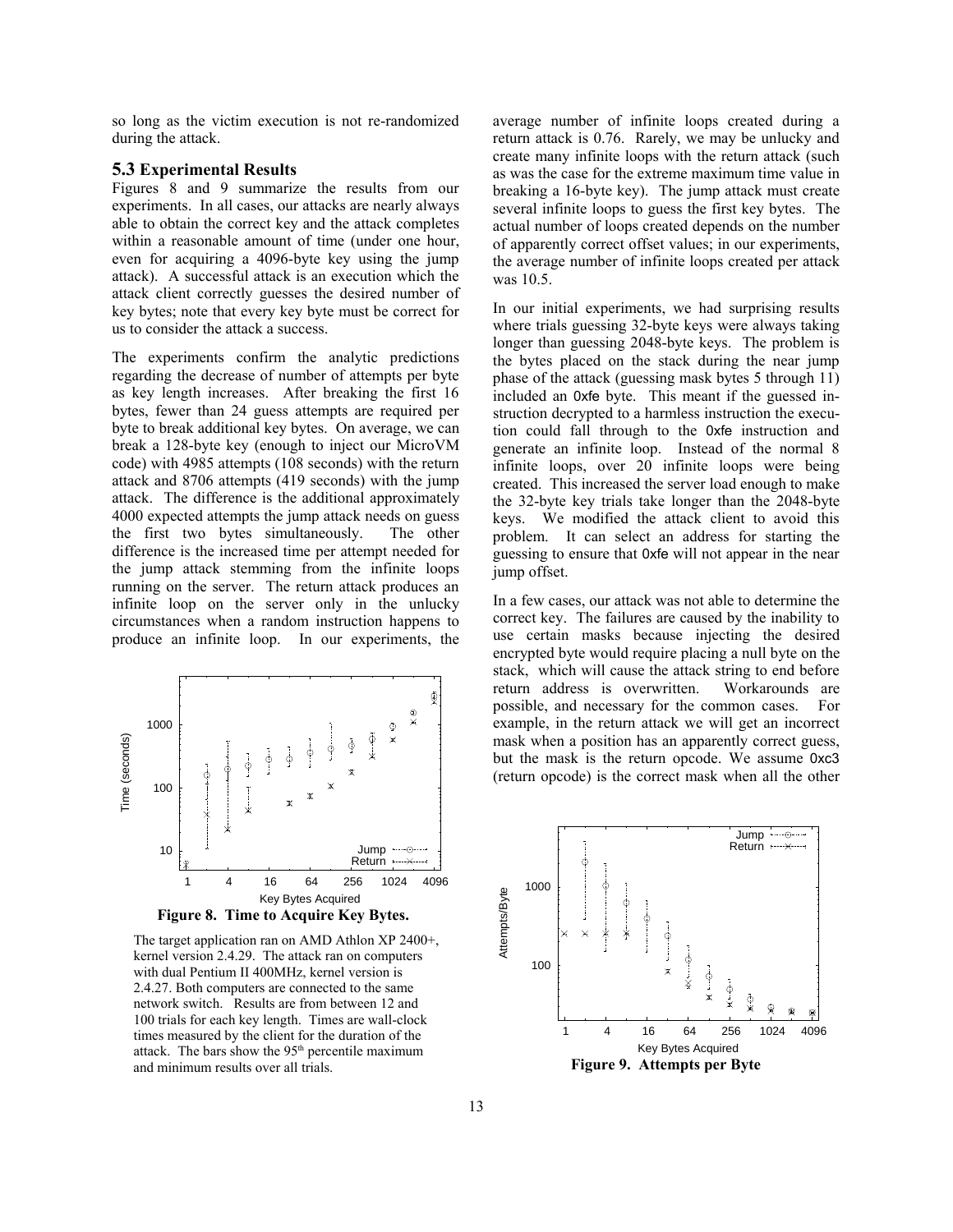255 masks fail to produce the return behavior. Similarly, for the jump attack we will have false positives when the mask for the last position guessed is 0xfe. Our experimental results demonstrate that with the strategies we use the percent of incorrect guesses is small enough that it is not worth increasing the length and complexity of the attack code to deal with the rare special cases.

# **6. Discussion**

Our attack is essentially a chosen-ciphertext attack on an XOR encryption scheme. If we obtain a known ciphertext-plaintext pair with such a cipher, obtaining the encryption key is a trivial matter of XORing the plaintext and ciphertext. The challenge is obtaining a known plaintext, since we do not actually obtain the plaintext for a given ciphertext guess, but instead obtain clues from the remotely observed behavior. After enough guesses, though, we can reliably determine the corresponding plaintext for an input ciphertext, and acquire the key.

This suggests some simple modifications to ISR implementations that can be used to make incremental guessing attacks much less likely to succeed. Our attack strategy would not work against any ISR scheme that uses an encryption algorithm that is not susceptible to a simple known plaintext-ciphertext pair attack. Any modern block encryption algorithm (such as AES [Dae02]) satisfies this property. Unfortunately, the performance overhead of decrypting executing instructions with such an algorithm may be prohibitive. A more efficient but less secure alternative might be to randomly map each 8-bit value to a value using a lookup table. Combining this with the XOR encryption would make incremental key attacks like we propose much more difficult since they would hide the structure of the actual instruction set from the adversary.

The other property our attack relies on that is easily altered is the need to make many attempts that crash a process against a binary randomized using the same key. If re-randomizing is inexpensive, an implementation that re-randomizes the binary after every process or thread crash would not be susceptible to incremental key breaking attacks. This approach, however, does make the server increasingly vulnerable to denial-ofservice attacks since all an attacker needs to do to force the server to shutdown and restart itself with a new randomization key is to crash a single thread.

The details of our attacks are heavily dependent on the x86 instruction set. In particular, our attacks rely on the presence of short (one or two-byte) control instructions and short harmless instructions, and benefit substantially from the structure of the conditional jump instructions. For any RISC architecture with fixed instruction length, the minimum number of key bits which must be guessed at once is determined by instruction length. Most RISC architectures use instruction lengths of at least 32 bits, which is probably too long to realistically guess using a brute-force approach.

## **7. Conclusion**

We have demonstrated that servers protected using ISR may be vulnerable to an incremental key-breaking attack. Our attack enables a remote attacker to acquire enough key bytes to inject an arbitrarily long worm in an ISR-protect server in under seven minutes using the jump attack.

Our results apply only to the use of ISR at the machine instruction set level; our techniques could not be used directly to attack ISR defenses on higher-level languages such as SQL [Boy04] and Perl [Kc03].

Our results indicate that doing ISR in a way that provides a high degree of security against a motivated attacker is more difficult than previously thought. The most efficient ISR proposals, such as the repeated 32 bit XOR key used in [Kc03], provide little security under realistic conditions. This does not mean ISR is no longer a promising defense strategy, but it means designers of ISR systems must consider carefully how effectively their randomization thwarts possible strategies for remotely determining the randomization key.

## **Acknowledgments**

The authors thank Gabriela Barrantes for generously providing the RISE implementation for our experiments. We are grateful to Stephanie Forrest, Gabriela Barrantes and Patrick Graydon for providing useful and insightful comments on a draft of this paper. This work benefited from fruitful discussions with Jack Davidson, Angelos Keromytis, John Knight, David Mazières, Anh Nguyen-Tuong, Fred Schneider and Chenxi Wang. This work was supported in part by grants from the DARPA Self-Regenerative Systems Program (FA8750-04-2-0246) and the National Science Foundation (through grants NSF CAREER CCR-0092945 and NSF ITR EIA-0205327).